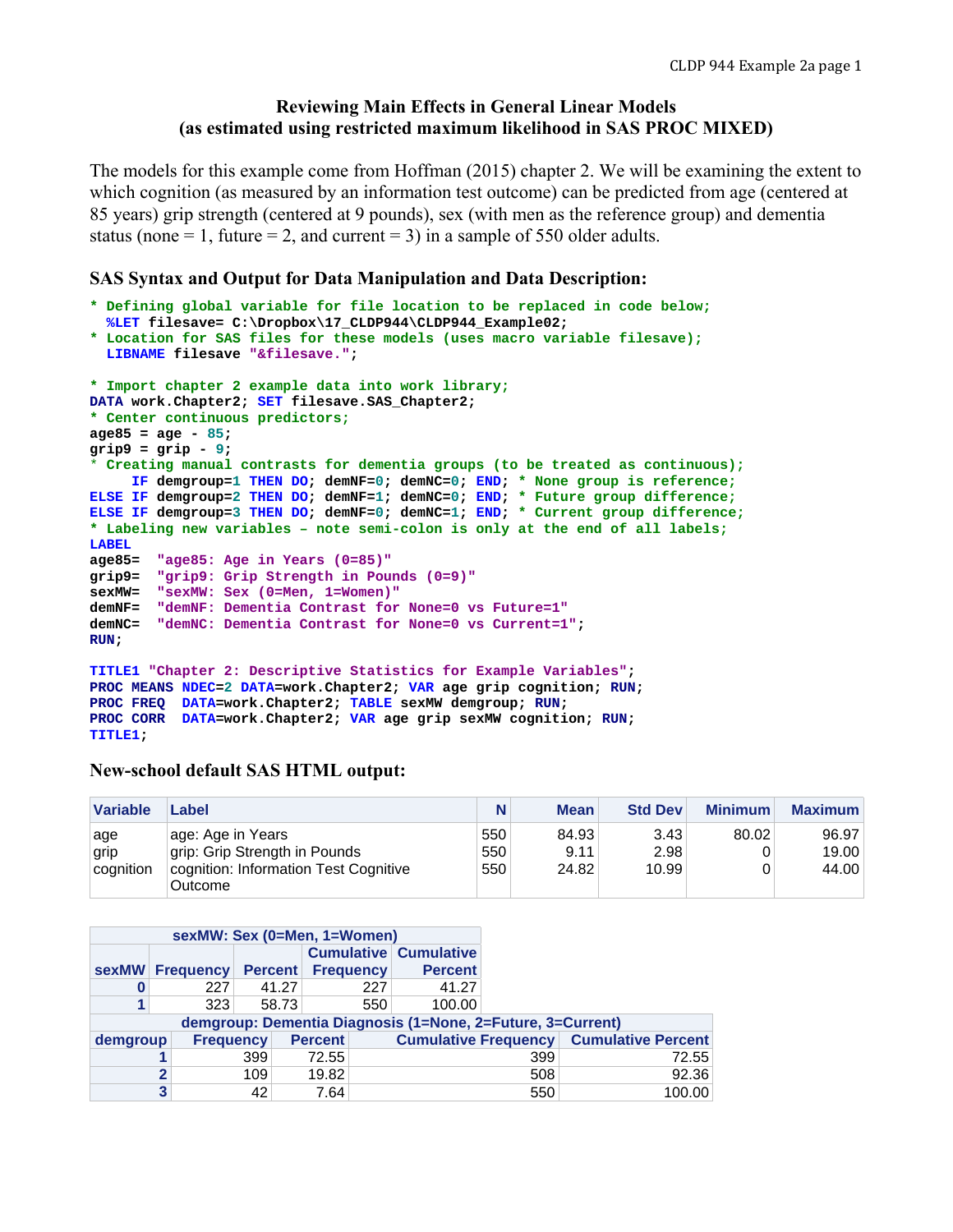# **SAS MIXED Syntax and Output for Empty Model in Equation 2.3**

| Cognition <sub>i</sub> = $\beta_0$ + $e_i$                                                                                                                              |                                                                                                                         |                                      |                                         |                   |                                                                                                                                                                                                                                                                                                            |                                                                                                                                                                                                                          |  |  |  |  |  |
|-------------------------------------------------------------------------------------------------------------------------------------------------------------------------|-------------------------------------------------------------------------------------------------------------------------|--------------------------------------|-----------------------------------------|-------------------|------------------------------------------------------------------------------------------------------------------------------------------------------------------------------------------------------------------------------------------------------------------------------------------------------------|--------------------------------------------------------------------------------------------------------------------------------------------------------------------------------------------------------------------------|--|--|--|--|--|
|                                                                                                                                                                         | TITLE1 'Eq 2.3: Empty Means Model';                                                                                     |                                      |                                         |                   |                                                                                                                                                                                                                                                                                                            |                                                                                                                                                                                                                          |  |  |  |  |  |
|                                                                                                                                                                         |                                                                                                                         |                                      |                                         |                   |                                                                                                                                                                                                                                                                                                            | PROC MIXED DATA=work. Chapter2 COVTEST NOCLPRINT NAMELEN=100 IC METHOD=REML;                                                                                                                                             |  |  |  |  |  |
|                                                                                                                                                                         | MODEL cognition = / SOLUTION DDFM=BW;                                                                                   |                                      |                                         |                   | MODEL $y = fixed$ effects of predictors                                                                                                                                                                                                                                                                    |                                                                                                                                                                                                                          |  |  |  |  |  |
|                                                                                                                                                                         | ODS OUTPUT CovParms=CovEmpty;                                                                                           |                                      |                                         |                   | <b>ODS OUTPUT saves CovParms table to dataset</b>                                                                                                                                                                                                                                                          |                                                                                                                                                                                                                          |  |  |  |  |  |
| RUN; TITLE1;                                                                                                                                                            |                                                                                                                         |                                      |                                         |                   |                                                                                                                                                                                                                                                                                                            | called "CovEmpty" for use in $R^2$ macro.                                                                                                                                                                                |  |  |  |  |  |
|                                                                                                                                                                         | Old-school default SAS listing output (much easier to paste into handouts):                                             |                                      |                                         |                   |                                                                                                                                                                                                                                                                                                            |                                                                                                                                                                                                                          |  |  |  |  |  |
|                                                                                                                                                                         | Number of Observations<br>Number of Observations Read<br>Number of Observations Used<br>Number of Observations Not Used |                                      | 550<br>550<br>0                         |                   |                                                                                                                                                                                                                                                                                                            | This table tells you how many cases were removed due<br>to incomplete data-make sure you pay attention to<br>this if you are doing any model comparisons (which<br>will need to be based on the same cases to be valid). |  |  |  |  |  |
|                                                                                                                                                                         |                                                                                                                         |                                      |                                         |                   |                                                                                                                                                                                                                                                                                                            |                                                                                                                                                                                                                          |  |  |  |  |  |
| Covariance Parameter Estimates $\rightarrow$ CovParms<br>This table will list all estimated parameters<br>within the model for the variance. Right now<br>Standard<br>z |                                                                                                                         |                                      |                                         |                   |                                                                                                                                                                                                                                                                                                            |                                                                                                                                                                                                                          |  |  |  |  |  |
| Cov Parm<br>Residual                                                                                                                                                    | Estimate<br>120.76                                                                                                      | Error<br>7.2887                      | Value<br>16.57                          | Pr > Z<br>< .0001 | all we have is residual variance, the variance of<br>the e <sub>i</sub> residuals. Because this is an empty model<br>with no predictors, this is ALL the variance to<br>be predicted in the cognition outcome.                                                                                             |                                                                                                                                                                                                                          |  |  |  |  |  |
|                                                                                                                                                                         | Fit Statistics                                                                                                          |                                      |                                         |                   |                                                                                                                                                                                                                                                                                                            |                                                                                                                                                                                                                          |  |  |  |  |  |
|                                                                                                                                                                         | -2 Res Log Likelihood<br>AIC (Smaller is Better)<br>AICC (Smaller is Better)<br>BIC (Smaller is Better)                 | 4196.1<br>4198.1<br>4198.1<br>4202.4 | Information Criteria                    |                   | This first "Fit Statistics" table will index relative model<br>fit (stay tuned). The second "Information Criteria" table<br>reports the same info plus other indices. The "parms" in<br>REML refers to the number of estimated parameters in<br>the model for the variance (just 1 residual variance now). |                                                                                                                                                                                                                          |  |  |  |  |  |
| Neg2LogLike<br>4196.1                                                                                                                                                   | Parms<br>1                                                                                                              | AIC<br>4198.1                        | AICC<br>4198.1                          | HQIC<br>4199.8    | BIC<br>4202.4                                                                                                                                                                                                                                                                                              | CAIC<br>4203.4                                                                                                                                                                                                           |  |  |  |  |  |
| Effect<br>Intercept                                                                                                                                                     | Estimate<br>24.8218                                                                                                     | Standard<br>Error<br>0.4686          | Solution for Fixed Effects<br>DF<br>549 | t Value<br>52.97  | Pr >  t <br>< .0001                                                                                                                                                                                                                                                                                        | This "Solution for Fixed Effects" table<br>will list all estimated parameters in the<br>model for the means. It is not printed<br>by default in PROC MIXED.                                                              |  |  |  |  |  |

**Intercept**  $\beta_0 =$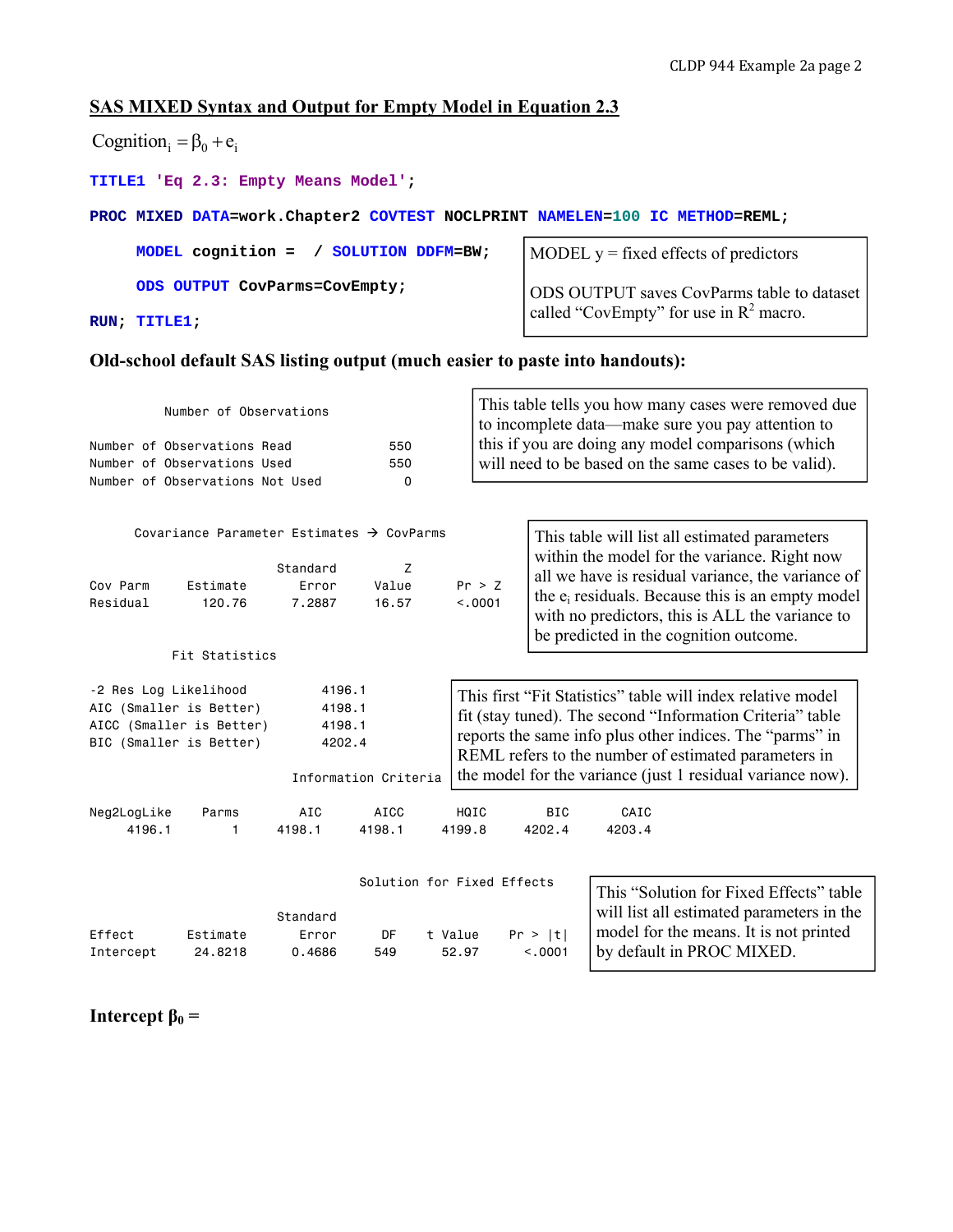## **SAS MIXED Syntax and Output for Age, Grip, and Sex (0=M, 1=W) Model in Equation 2.7**

Cognition<sub>i</sub> =  $\beta_0 + \beta_1 (Age_i - 85) + \beta_2 (Grip_i - 9) + \beta_3 (SexMW_i) + e_i$ 

|                                                                                         |                    |                                                               |                                                                                                                                                                                                                                                          |            | TITLE1 'Eq 2.7: Age + Grip + Adding Sex (0=M 1=W, as continuous predictor)';<br>PROC MIXED DATA=work. Chapter2 COVTEST NOCLPRINT NAMELEN=100 IC METHOD=REML;<br>MODEL cognition = age85 grip9 sexMW / CHISQ SOLUTION DDFM=BW;<br>CONTRAST "Model R2 F-Test with df=3" age85 1, grip9 1, sexMW 1 / CHISQ; |  |  |  |
|-----------------------------------------------------------------------------------------|--------------------|---------------------------------------------------------------|----------------------------------------------------------------------------------------------------------------------------------------------------------------------------------------------------------------------------------------------------------|------------|----------------------------------------------------------------------------------------------------------------------------------------------------------------------------------------------------------------------------------------------------------------------------------------------------------|--|--|--|
| ODS OUTPUT CovParms=CovAgeGripSex;<br>RUN; TITLE1;                                      |                    |                                                               |                                                                                                                                                                                                                                                          |            |                                                                                                                                                                                                                                                                                                          |  |  |  |
| Cov Parm<br>Residual                                                                    | Estimate<br>109.38 | Covariance Parameter Estimates<br>Standard<br>Error<br>6.6200 | CONTRAST provides a multivariate Wald test<br>for the significance of the model (reduction in<br>error variance from adding three fixed effects).<br>Here I have also requested a chi-square value<br>for illustration purposes $(F^*df = chi-square)$ . |            |                                                                                                                                                                                                                                                                                                          |  |  |  |
|                                                                                         |                    |                                                               | 16.52                                                                                                                                                                                                                                                    | < .0001    | ODS OUTPUT saves CovParms table to                                                                                                                                                                                                                                                                       |  |  |  |
|                                                                                         |                    |                                                               | Information Criteria                                                                                                                                                                                                                                     |            | dataset called "CovAgeGripSex" for use in $R^2$                                                                                                                                                                                                                                                          |  |  |  |
|                                                                                         |                    |                                                               |                                                                                                                                                                                                                                                          |            | macro. Thus, you can name each saved dataset                                                                                                                                                                                                                                                             |  |  |  |
| Neg2LogLike                                                                             | Parms              | AIC                                                           | <b>AICC</b>                                                                                                                                                                                                                                              | HQIC       | whatever you want (but max 32 characters)                                                                                                                                                                                                                                                                |  |  |  |
| 4141.1                                                                                  | 1.                 | 4143.1                                                        | 4143.1                                                                                                                                                                                                                                                   | 4144.8     |                                                                                                                                                                                                                                                                                                          |  |  |  |
|                                                                                         |                    | Solution for Fixed Effects<br>Standard                        |                                                                                                                                                                                                                                                          |            |                                                                                                                                                                                                                                                                                                          |  |  |  |
| Effect                                                                                  | Estimate           | Error                                                         | DF                                                                                                                                                                                                                                                       | t Value    | Pr >  t                                                                                                                                                                                                                                                                                                  |  |  |  |
| Intercept                                                                               | 26.9594            | 0.7389                                                        | 546                                                                                                                                                                                                                                                      | 36.49      | < 0.001<br>is BO                                                                                                                                                                                                                                                                                         |  |  |  |
| age85                                                                                   | $-0.4338$          | 0.1325                                                        | 546                                                                                                                                                                                                                                                      | $-3.27$    | 0.0011<br>is B1                                                                                                                                                                                                                                                                                          |  |  |  |
| grip9                                                                                   | 0.5460             | 0.1663                                                        | 546                                                                                                                                                                                                                                                      | 3.28       | 0.0011<br>is B2                                                                                                                                                                                                                                                                                          |  |  |  |
| sexMW                                                                                   | $-3.7988$          | 0.9904                                                        | 546                                                                                                                                                                                                                                                      | $-3.84$    | 0.0001<br>is B3                                                                                                                                                                                                                                                                                          |  |  |  |
| Interpret each fixed effect:<br>Intercept $\beta_0 =$<br>Main effect of Age $\beta_1$ = |                    |                                                               |                                                                                                                                                                                                                                                          |            |                                                                                                                                                                                                                                                                                                          |  |  |  |
| Main effect of Grip Strength $\beta_2$ =                                                |                    |                                                               |                                                                                                                                                                                                                                                          |            |                                                                                                                                                                                                                                                                                                          |  |  |  |
| Main effect of Sex $\beta_3$ =                                                          |                    |                                                               |                                                                                                                                                                                                                                                          |            |                                                                                                                                                                                                                                                                                                          |  |  |  |
|                                                                                         |                    |                                                               |                                                                                                                                                                                                                                                          | Contrasts  |                                                                                                                                                                                                                                                                                                          |  |  |  |
|                                                                                         |                    | Num                                                           | Den                                                                                                                                                                                                                                                      |            |                                                                                                                                                                                                                                                                                                          |  |  |  |
| Label                                                                                   |                    | DF                                                            | DF                                                                                                                                                                                                                                                       | Chi-Square | Pr > Chisq<br>F Value<br>Pr > F                                                                                                                                                                                                                                                                          |  |  |  |
| Model R2 F-Test with df=3                                                               |                    | 3                                                             | 546                                                                                                                                                                                                                                                      | 60.11      | < 0.001<br>< 0.001<br>20.04                                                                                                                                                                                                                                                                              |  |  |  |
|                                                                                         |                    |                                                               |                                                                                                                                                                                                                                                          |            | * Call macro to calculate R2 for overall model and change in R2 between models;<br>%ModelR2(CovBase=CovEmpty, CovFewer=CovEmpty, CovMore=CovAgeGripSex);<br>This table is greated by my means                                                                                                            |  |  |  |

| R2 (% Reduction) Overall and for CovEmpty vs. CovAgeGripSex |          |          |        | This table is created by my macro<br>program to calculate $R^2$ and change in $R^2$ . |         |          |              |  |
|-------------------------------------------------------------|----------|----------|--------|---------------------------------------------------------------------------------------|---------|----------|--------------|--|
|                                                             |          |          |        |                                                                                       |         | R2 from  |              |  |
| Name                                                        | CovParm  | Estimate | StdErr | ZValue                                                                                | ProbZ   | Base     | R2 Increment |  |
| CovEmpty                                                    | Residual | 120.76   | 7.2887 | 16.57                                                                                 | < 0.001 | 0.000000 |              |  |
| CovAgeGripSex                                               | Residual | 109.38   | 6,6200 | 16.52                                                                                 | < 0.001 | 0.094221 | 0.094221     |  |

**Calculate model R<sup>2</sup>** = (empty  $\sigma_e^2$  – current  $\sigma_e^2$ ) / (empty  $\sigma_e^2$ ) = (120.76 – 109.38) / (120.76) = .09 The df=3 CONTRAST above says that this  $R^2$  is significantly > 0,  $F(3,546) = 22.04$ ,  $p < .0001$ .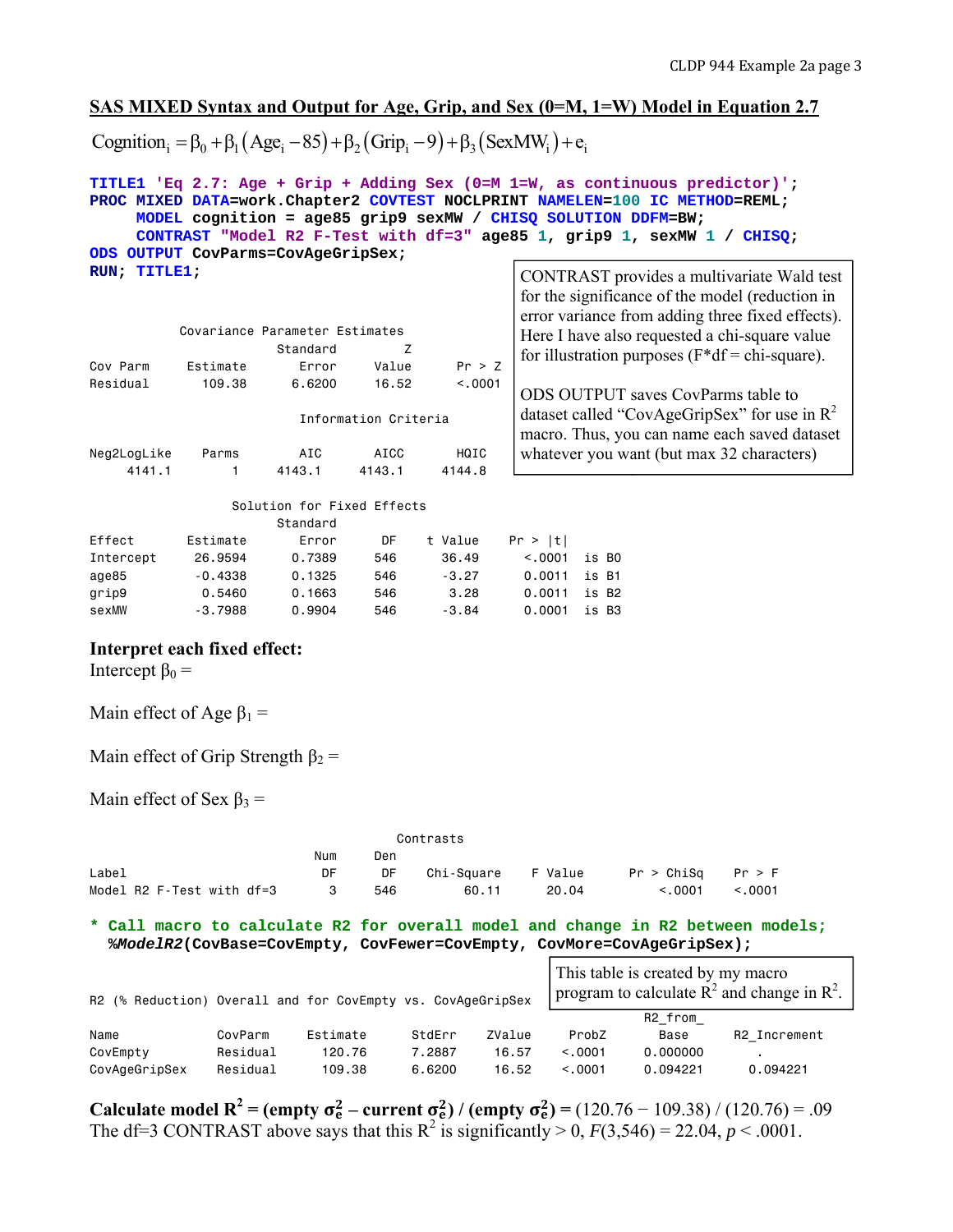## **SAS MIXED Syntax and Output for Dementia Group Model in Equation 2.8**

Cognition  $\beta_0 = \beta_0 + \beta_1 (Age_i - 85) + \beta_2 (Grip_i - 9) + \beta_3 (SexMW_i) + \beta_4 (DemNF_i) + \beta_5 (DemNC_i) + e_i$ 

We can use the model equation to calculate the **dementia group means** for predicted cognition:

Cognition for None =  $\beta_0$ Cognition for Future =  $\beta_0 + \beta_4$ Cognition for Current =  $\beta_0 + \beta_5$ 

We can determine the **differences between the dementia group means** as follows:

None vs. Future = Future – None =  $(\beta_0 + \beta_4) - (\beta_0) = \beta_4$ None vs. Current = Current – None =  $(\beta_0 + \beta_5) - (\beta_0) = \beta_5$ Future vs. Current = Current – Future =  $(\beta_0 + \beta_5) - (\beta_0 + \beta_4) = \beta_5 - \beta_4 = -\beta_4 + \beta_5$ 

#### **These values are then requested via the SAS ESTIMATE statements below…**

```
TITLE1 'Eq 2.8: Adding Dementia Group'; 
TITLE2 'Using Manual Group Contrasts so Reference=None'; 
TITLE3 'sexMW, demNF, and demNC are all treated as continuous predictors'; 
PROC MIXED DATA=work.Chapter2 COVTEST NOCLPRINT NAMELEN=100 IC METHOD=REML; 
      MODEL cognition = age85 grip9 sexMW demNF demNC / CHISQ SOLUTION DDFM=BW; 
      ODS OUTPUT CovParms=CovDem;
```
The first CONTRAST below includes all fixed effects, and thus tests the model  $\mathbb{R}^2$ . The second CONTRAST below includes only the new fixed effects, and thus tests the increment to the model R2 from adding dementia group. In this case this is also an "omnibus" ANOVA test for group.

```
 CONTRAST "Model R2 F-Test df=3" age85 1, grip9 1, sexmw 1, demNF 1, demNC 1; 
 CONTRAST "Omnibus F-Test for Dementia Group df=2" demNF 1, demNC 1;
```
The first 3 ESTIMATEs request predicted outcomes, so they include the intercept. The last 3 ESTIMATES request slopes for group differences, so they do NOT include the intercept.

```
* Request conditional (adjusted) group means (hold age=85, grip=9, men);
  ESTIMATE "Intercept for None Group" intercept 1 demNF 0 demNC 0; * Given as B0;
  ESTIMATE "Intercept for Future Group" intercept 1 demNF 1 demNC 0; * Not given (B0+B4); 
  ESTIMATE "Intercept for Current Group" intercept 1 demNF 0 demNC 1; * Not given (B0+B5); 
* Request group differences (unconditional because there are no interactions);
  ESTIMATE "None vs. Future Group" demNF 1 demNC 0; * Given as B4;
  ESTIMATE "None vs. Current Group" demNF 0 demNC 1; * Given as B5;
  ESTIMATE "Future vs. Current Group" demNF -1 demNC 1; * Not given (B5-B4); 
RUN; TITLE1; TITLE2; TITLE3; 
           Covariance Parameter Estimates 
                      Standard 7
```

| Cov Parm    | Estimate | Error           | Value                | Pr > 7  |        |        |
|-------------|----------|-----------------|----------------------|---------|--------|--------|
| Residual    | 88.0709  | 5.3401<br>16.49 |                      | < 0.001 |        |        |
|             |          |                 | Information Criteria |         |        |        |
| Neg2LogLike | Parms    | AIC             | AICC                 | HQIC    | BIC    | CAIC   |
| 4016.3      |          | 4018.3          | 4018.3               | 4019.9  | 4022.6 | 4023.6 |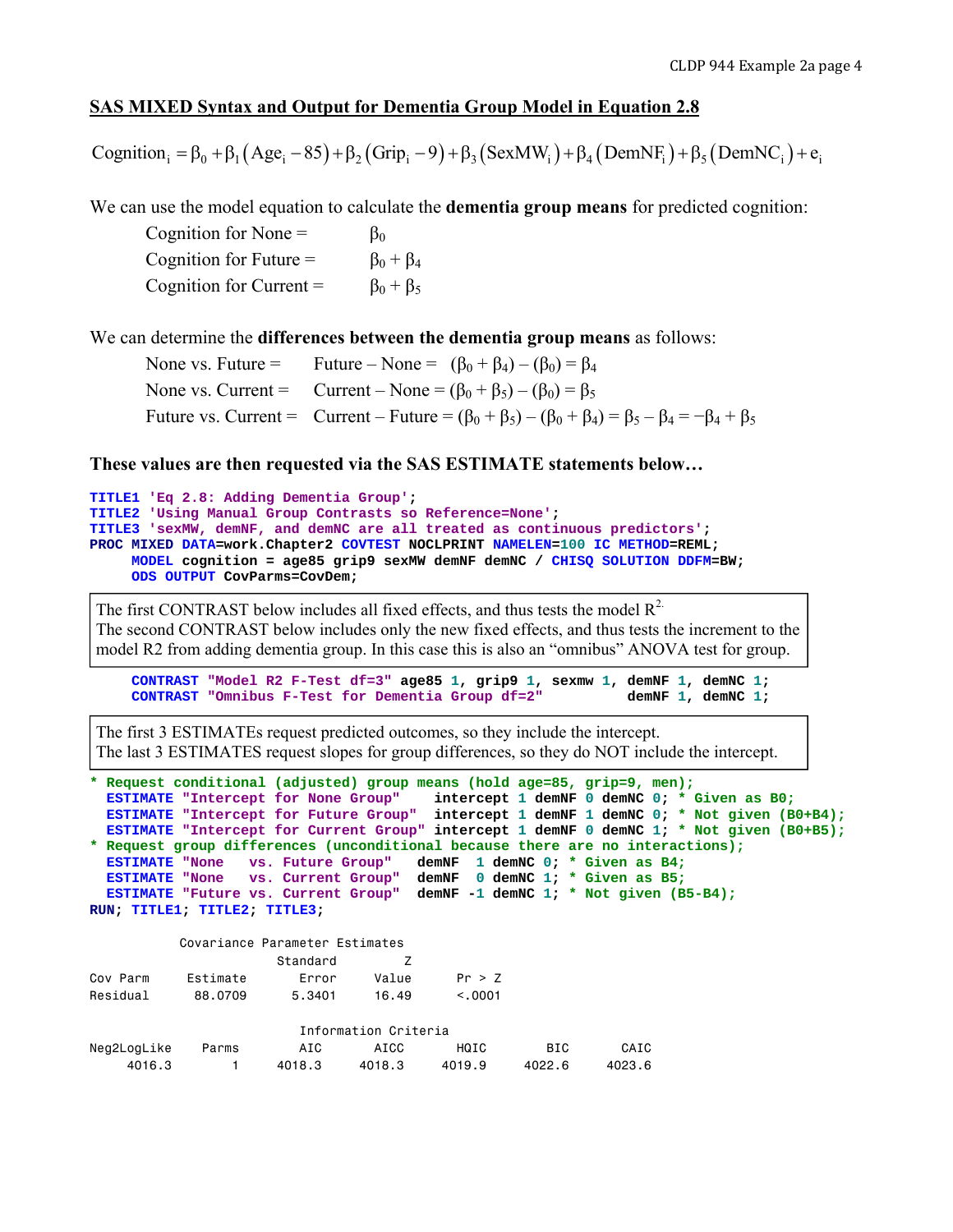#### **Interpret each fixed effect below:**

Intercept  $β_0 =$ 

```
Main effect of Age \beta_1 =
```
Main effect of Grip Strength  $\beta_2$  =

Main effect of Sex  $\beta_3$  =

Main effect of DemNF  $\beta_4$  =

Main effect of DemNC  $\beta_5$  =

| Solution for Fixed Effects |            |          |     |          |                 |  |  |  |  |  |
|----------------------------|------------|----------|-----|----------|-----------------|--|--|--|--|--|
|                            |            | Standard |     |          |                 |  |  |  |  |  |
| Effect                     | Estimate   | Error    | DF  | t Value  | Pr >  t         |  |  |  |  |  |
| Intercept                  | 29.2643    | 0.6985   | 544 | 41.90    | $< .0001$ is BO |  |  |  |  |  |
| age85                      | $-0.4057$  | 0.1189   | 544 | $-3.41$  | 0.0007 is B1    |  |  |  |  |  |
| grip9                      | 0.6042     | 0.1498   | 544 | 4.03     | $< .0001$ is B2 |  |  |  |  |  |
| sexMW                      | $-3.6574$  | 0.8914   | 544 | $-4.10$  | $< .0001$ is B3 |  |  |  |  |  |
| demNF                      | $-5.7220$  | 1.0191   | 544 | $-5.61$  | $< .0001$ is B4 |  |  |  |  |  |
| demNC                      | $-16.4798$ | 1.5228   | 544 | $-10.82$ | $< .0001$ is B5 |  |  |  |  |  |

|                             | Estimates  |          |     |          |                 |
|-----------------------------|------------|----------|-----|----------|-----------------|
|                             |            | Standard |     |          |                 |
| Label                       | Estimate   | Error    | DF  | t Value  | Pr >  t         |
| Intercept for None Group    | 29.2643    | 0.6985   | 544 | 41.90    | $< .0001$ BO    |
| Intercept for Future Group  | 23,5424    | 1.0785   | 544 | 21.83    | $< .0001$ B0+B4 |
| Intercept for Current Group | 12.7845    | 1.5302   | 544 | 8.35     | $< .0001$ B0+B5 |
| None<br>vs. Future Group    | $-5.7220$  | 1.0191   | 544 | $-5.61$  | $< .0001$ B4    |
| vs. Current Group<br>None   | $-16.4798$ | 1.5228   | 544 | $-10.82$ | $< .0001$ B5    |
| Future vs. Current Group    | $-10.7578$ | 1.7080   | 544 | $-6.30$  | $< .0001$ B5-B4 |

| Contrasts                                   |     |     |         |         |
|---------------------------------------------|-----|-----|---------|---------|
|                                             | Num | Den |         |         |
| Label                                       | DE. | DF. | F Value | Pr > F  |
| Model R2 F-Test with df=5                   | 5   | 544 | 41.75   | < .0001 |
| Omnibus F-Test for Dementia Group with df=2 | 2   | 544 | 67.06   | < 0.001 |

**\* Call macro to calculate R2 for overall model and change in R2; %***ModelR2***(CovBase=CovEmpty, CovFewer=CovAgeGripSex, CovMore=CovDem);** 

|               |          |          |        |        |         | R2 from    |                |
|---------------|----------|----------|--------|--------|---------|------------|----------------|
| Name          | CovParm  | Estimate | StdErr | ZValue | ProbZ   | Base       | R2 Increment   |
| CovEmpty      | Residual | 120.76   | 7.2887 | 16.57  | < 0.001 | $-0.00000$ |                |
| CovAgeGripSex | Residual | 109.38   | 6.6200 | 16.52  | < 0.001 | 0.09422    | $\blacksquare$ |
| CovDem        | Residual | 88,0709  | 5.3401 | 16.49  | < 0.001 | 0.27069    | 0.17647        |

**Previous model R<sup>2</sup>** = (empty  $\sigma_e^2$  – previous  $\sigma_e^2$ ) / (empty  $\sigma_e^2$ ) = (120.76 – 109.38) / (120.76) = .09 **Current model R<sup>2</sup>** = (empty  $\sigma_e^2$  – current  $\sigma_e^2$ ) / (empty  $\sigma_e^2$ ) = (120.76 – 88.07) / (120.76) = .27 The df=5 CONTRAST above says that current  $\mathbb{R}^2$  is significantly > 0,  $F(5,544) = 41.75$ ,  $p < .0001$ .

**Change in model R<sup>2</sup>** = (current R<sup>2</sup>) – (previous R<sup>2</sup>) = .27 – .09 = .18 The df=2 CONTRAST above says that change in  $R^2$  is significantly > 0,  $F(2,544) = 67.06, p < .0001$ .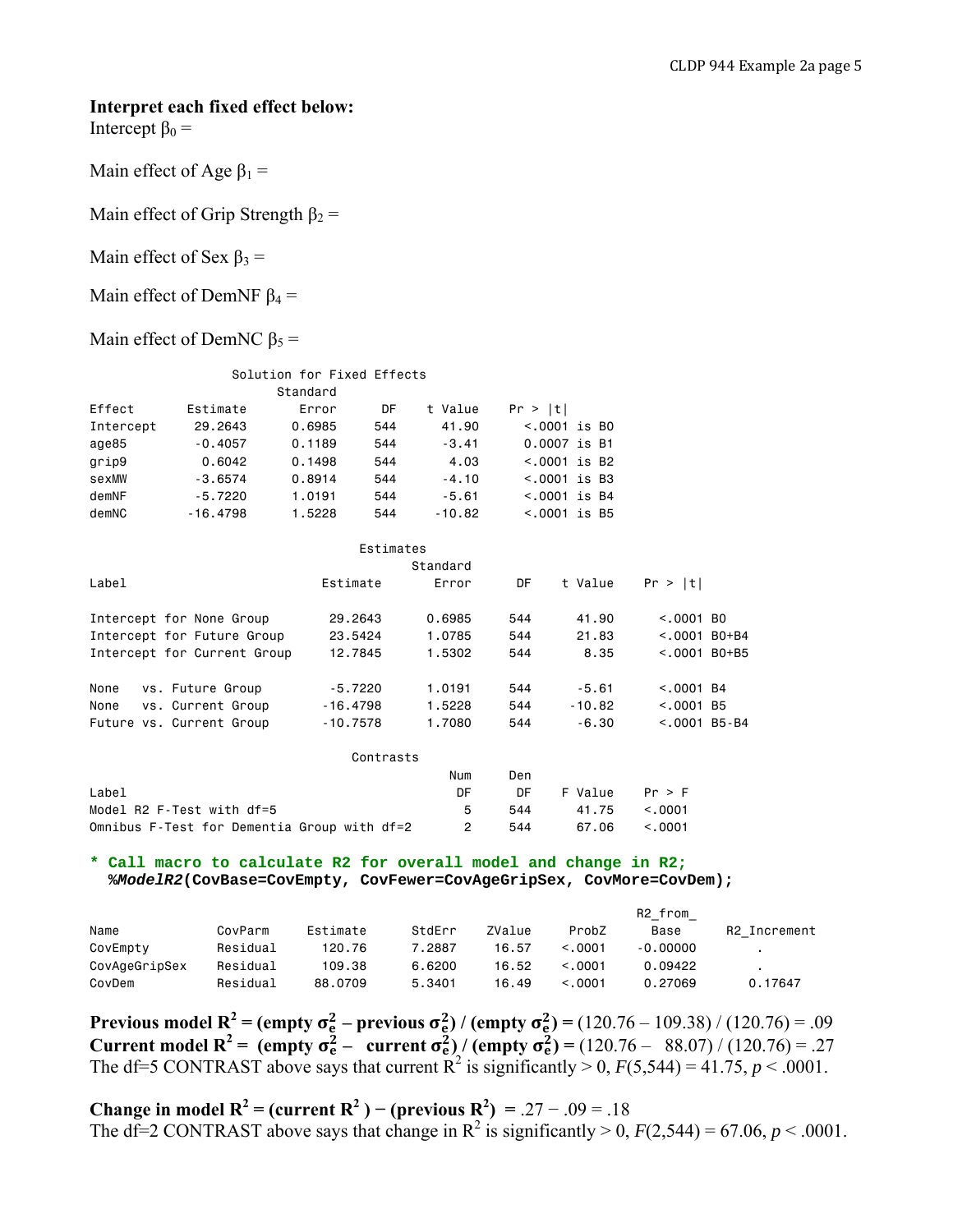## **SAS MIXED Syntax and Output for Dementia Group Model in Equation 2.8 Using CLASS statement (SAS-coded contrasts instead of manually created contrasts)**

**Because the default reference group is the HIGHEST group numerically or last alphabetically, I have changed the model to reflect "Current" (group=3) as the reference:** 

```
Cognition \beta_0 = \beta_0 + \beta_1 (Age_i - 85) + \beta_2 (Grip_i - 9) + \beta_3 (SexMW_i) + \beta_4 (DemCN_i) + \beta_5 (DemCF_i) + e_i
```

```
TITLE1 'Eq 2.8: Adding Dementia Group'; 
TITLE2 'Categorical Predictor for Dementia Group on CLASS statement'; 
PROC MIXED DATA=work.Chapter2 COVTEST NOCLPRINT NAMELEN=100 IC METHOD=REML; 
     CLASS demgroup; * CLASS statement demgroup replaces previous dem contrasts;
     MODEL cognition = age85 grip9 sexMW demgroup / SOLUTION CHISQ DDFM=BW; 
     CONTRAST "Model R2 F-Test with df=5" age85 1, grip9 1, sexmw 1, 
                                           demgroup -1 1 0, demgroup -1 0 1; 
* Request conditional (adjusted) group means (hold age=85, grip=9, men) and all diffs;
     LSMEANS demgroup / DIFF=ALL AT(age85 grip9 sexMW) = (0 0 0); 
* Request conditional (adjusted) group means and all differences;
     LSMEANS demgroup / DIFF=ALL; 
*** All of the code below is redundant with LSMEANS, but here is how you get all the info; 
  CONTRAST "Omnibus F-Test for Dementia Group with df=2" demgroup -1 1 0, demgroup -1 0 1; 
* Request conditional (adjusted) group means (hold age=85, grip=9, men);
  ESTIMATE "Intercept for None Group" intercept 1 demgroup 1 0 0; * Not given (B0+B4);
  ESTIMATE "Intercept for Future Group" intercept 1 demgroup 0 1 0; * Not given (B0+B5);
  ESTIMATE "Intercept for Current Group" intercept 1 demgroup 0 0 1; * Given as B0;
* Request group differences (unconditional because there are no interactions);
  ESTIMATE "None vs. Future Group" demgroup -1 1 0; * Not given (B5-B4);
 ESTIMATE "None vs. Current Group" demgroup -1 0 1; * Given as B5;
 ESTIMATE "Future vs. Current Group" demgroup 0 -1 1; * Given as B4;
RUN; TITLE1; TITLE2;
```

|                           | demgroup:<br>(1=None, 2=Future              |     | Solution for Fixed Effects    | Standard  |       |     |            | The row with the dot indicates which group is the<br>reference. The other rows then indicate group<br>mean differences relative to the reference group. |                   |  |  |
|---------------------------|---------------------------------------------|-----|-------------------------------|-----------|-------|-----|------------|---------------------------------------------------------------------------------------------------------------------------------------------------------|-------------------|--|--|
| Effect                    | 3=Current)                                  |     | Estimate                      | Error     | DF    |     | t Value    | Pr >  t                                                                                                                                                 |                   |  |  |
| Intercept                 |                                             |     | 12,7845                       | 1.5302    | 544   |     | 8.35       | < 0.001                                                                                                                                                 | new BO            |  |  |
| age85                     |                                             |     | $-0.4057$                     | 0.1189    | 544   |     | $-3.41$    |                                                                                                                                                         | 0.0007 same B1    |  |  |
| grip9                     |                                             |     | 0.6042                        | 0.1498    | 544   |     | 4.03       |                                                                                                                                                         | $< .0001$ same B2 |  |  |
| sexMW                     |                                             |     | $-3.6574$                     | 0.8914    | 544   |     | $-4.10$    |                                                                                                                                                         | $< .0001$ same B3 |  |  |
| demgroup                  | 1                                           |     | 16,4798                       | 1.5228    | 544   |     | 10.82      | < 0.001                                                                                                                                                 | new B4            |  |  |
| demgroup                  | 2                                           |     | 10.7578                       | 1,7080    | 544   |     | 6.30       | < 0.001                                                                                                                                                 | new B5            |  |  |
| demgroup                  | 3                                           |     | 0                             |           |       |     |            |                                                                                                                                                         | new ref group     |  |  |
|                           |                                             |     | Type 3 Tests of Fixed Effects |           |       |     |            |                                                                                                                                                         |                   |  |  |
|                           | Num                                         | Den |                               |           |       |     |            |                                                                                                                                                         |                   |  |  |
| Effect                    | DF                                          | DF  | Chi-Square                    | F Value   |       |     | Pr > Chisq | Pr > F                                                                                                                                                  |                   |  |  |
| age85                     | 1                                           | 544 | 11.65                         | 11.65     |       |     | 0.0006     | 0.0007                                                                                                                                                  |                   |  |  |
| grip9                     | 1                                           | 544 | 16.27                         | 16.27     |       |     | < 0.001    | < .0001                                                                                                                                                 |                   |  |  |
| sexMW                     | 1                                           | 544 | 16.83                         | 16.83     |       |     | < 0.001    | < .0001                                                                                                                                                 |                   |  |  |
| demgroup                  | 2                                           | 544 | 134.11                        | 67.06     |       |     | < .0001    | < .0001                                                                                                                                                 |                   |  |  |
|                           |                                             |     |                               | Contrasts |       |     |            |                                                                                                                                                         |                   |  |  |
|                           |                                             |     |                               | Num       |       | Den |            |                                                                                                                                                         |                   |  |  |
| Label                     |                                             |     |                               | DF        |       | DF  | F Value    | Pr > F                                                                                                                                                  |                   |  |  |
| Model R2 F-Test with df=5 |                                             |     |                               |           | 5     | 544 | 41.75      | < 0.001                                                                                                                                                 |                   |  |  |
|                           | Omnibus F-Test for Dementia Group with df=2 |     | $\mathbf{2}$                  | 544       | 67.06 |     |            | < 0001 now given by default                                                                                                                             |                   |  |  |

#### **New output after using the CLASS statement for demgroup:**